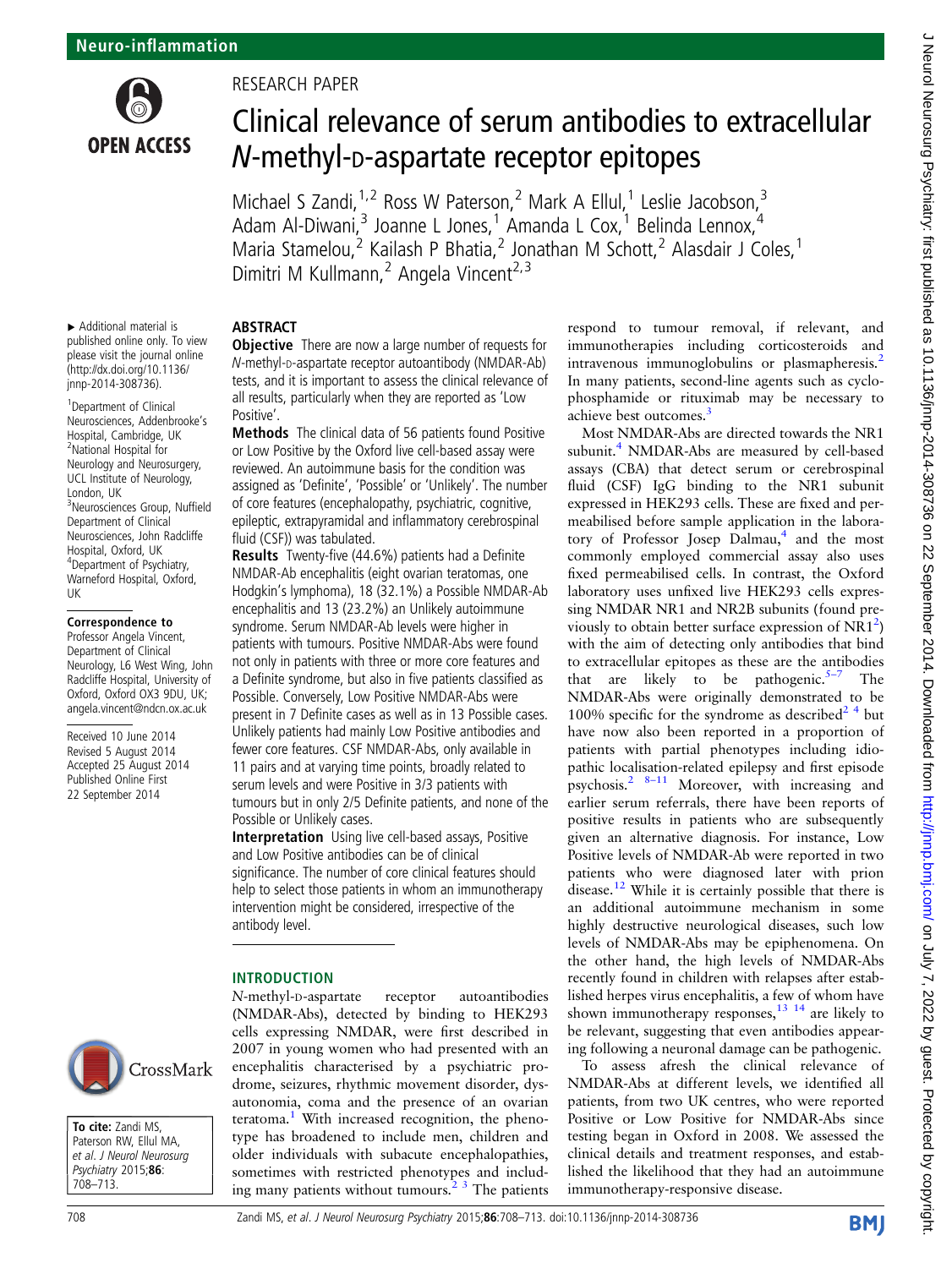# Neuro-inflammation

assays by the Oxford Neuroimmunology service since 2008. Briefly, live HEK293 cells are transfected with cDNAs of NR1 and NR2B subunits and incubated in human serum (1:20 initial dilution) or CSF (1:1 initial dilution) before fixation, followed by Alexa-Fluor labelled antihuman IgG. Antibodies binding to the cell surface of NMDAR-HEK293 cells are identified by fluorescence microscopy. A visual scoring system (0–4) is used as previously<sup>[2](#page-5-0)</sup> and all results are confirmed by a second independent observer; positive samples are then repeated in a separate assay where they are also checked for specificity by lack of binding to HEK293 cells expressing an alternative antigen. No clinical data are available to the laboratory at the time. As with other assays, scores of 0 are reported as negative and scores of 2–4 were reported as Positive. Scores of 1 were initially reported as Low Positive, but after 2011 only scores of 1.5 were reported as Low Positive.

## Autoimmune likelihood of patients' disease

To review the clinical relevance, each neurologist who cared for one or more of the patients (often one of the authors) was asked to provide a diagnosis. In most cases this was a clinical diagnosis, aided by the emerging reports of NMDAR encephalitis in the literature and discussions with one or more of the authors during the patient management. The diagnosis and treatment had been completed prior to this service review, but the authors made judgements regarding cases in which the NMDAR-Ab result came to light after a patient's illness or death, or if the patient was not seen by a neurologist. Subsequently, the clinicians were asked to consider the response to immunotherapies to help categorise the patients as Definite

# Table 1 Clinical features of the cases according to likelihood categories and NMDAR-Ab levels

NMDAR-Abs were measured by indirect cell surface immuno-cytochemistry of transfected cells<sup>[2](#page-5-0)</sup> as used for routine diagnostic

Likelihood category Definite (n=25) Possible (n=18) Unlikely (n=13) Definite paraneoplastic Definite non-paraneoplastic NMDAR-Ab Positive Positive Low Positive Positive Low Positive Positive Low Positive Total number N=9 N=9 N=7 N=5 N=13 N=2 N=11 Age range (median) 17–48 (25) 16–41 (26) 18–68 (44) 22–80 (65) 22–71 (54) 72, 77 17–67 (49) F:M 8:1 7:2 3:4 3:2 4:9 0:2 4:7 CSF NMDAR-Ab positive any time 13/3 1/1 1/4 0/1 0/2 0/1 0/0 Psychiatric 2008 3 3 4/12 0 3 3 4/12 10 3 4/12 10 3 4/12 10 4 5 4/12 10 4 5 4/12 10 4 5 4/12 10 4/12 10 4/12 1 Encephalopathy 8/8 9 6 5 6 0 0 Cognitive 8/8 9 7 5 6/12 2 4/10 Seizures 7/8 7 4 2 5 1 3 Extrapyramidal 6/8 7 5 2 3/12 0 2 CSF lymphocytosis or OCBs\* 5/7 5/7 8 4/6 4/4 4/11 1/2 1/10 3 or more core clinical features (including abnormal CSF) 8/8 9 7 5 6 0 1 Investigations MRI MTL 1 0 1 1 2 0 0/10 MRI WM 0 2 3 0 3 1 1/10 MRI atrophy 0 1 1 3 3 0 1/10 EEG epileptic 2 3/8 1/2 1/3 2/10 ND 2/8 EEG slowing 8 8/8 2/2 2/3 5/10 ND 2/8 **Outcomes** Treated 9 9 7 2 4 2 0 Responded the contract the second contract the second contract to the second contract of the contract of the co

\*In many cases, OCB were not systematically looked for.

<span id="page-1-0"></span>METHODS

type.

**Serology** 

Patients and clinical data

A total of 1039 patients (714 from Addenbrooke's Hospital, Cambridge and 325 from the National Hospital for Neurology and Neurosurgery, Queen Square, London) had first sera referred to Oxford for NMDAR and other antibodies during 2008–2012. The records of patients with initial Positive or Low Positive NMDAR-Abs were reviewed retrospectively. The following variables were prospectively chosen as items of interest prior to review: age at presentation, neurological features and final clinical diagnosis, time from symptom onset to antibody testing in months, presence of tumour, CSF analysis, EEG and MRI findings, response to symptomatic treatments or immunotherapies and length of follow-up (time of the antibody test to the last documented clinical review). Some of the cases have been reported previously as part of other series and case reports<sup>2 15</sup> 16 (see Supplementary table 1). We excluded the 13 patients with NMDAR-Abs referred from psychiatric units in Cambridge for a specific study of antibodies in psychosis (J Deakin, M Zandi, B Lennox, A Vincent in preparation). Whether or not a tumour search was undertaken is indicated in the online supplementary table; the nature of the imaging varied between patients, including ovarian ultrasound, CT imaging and PET or a combination in some cases. Patients are listed in table 1 as paraneoplastic irrespective of the tumour

Phenotypes are given from the retrospective clinical data where available. Denominators are given in cases of censored data. Initially normal but subsequently abnormal tests around the time of presentation (MRI, EEG, CSF) were counted as abnormal in this analysis, unless stated in the online supplementary table S1.

CSF, cerebrospinal fluid; F:M, female:male; MTL, medial temporal lobe abnormalities; ND, not done; NMDAR-Ab, N-methyl-D-aspartate receptor autoantibody; OCB, oligoclonal band; WM, white matter abnormalities.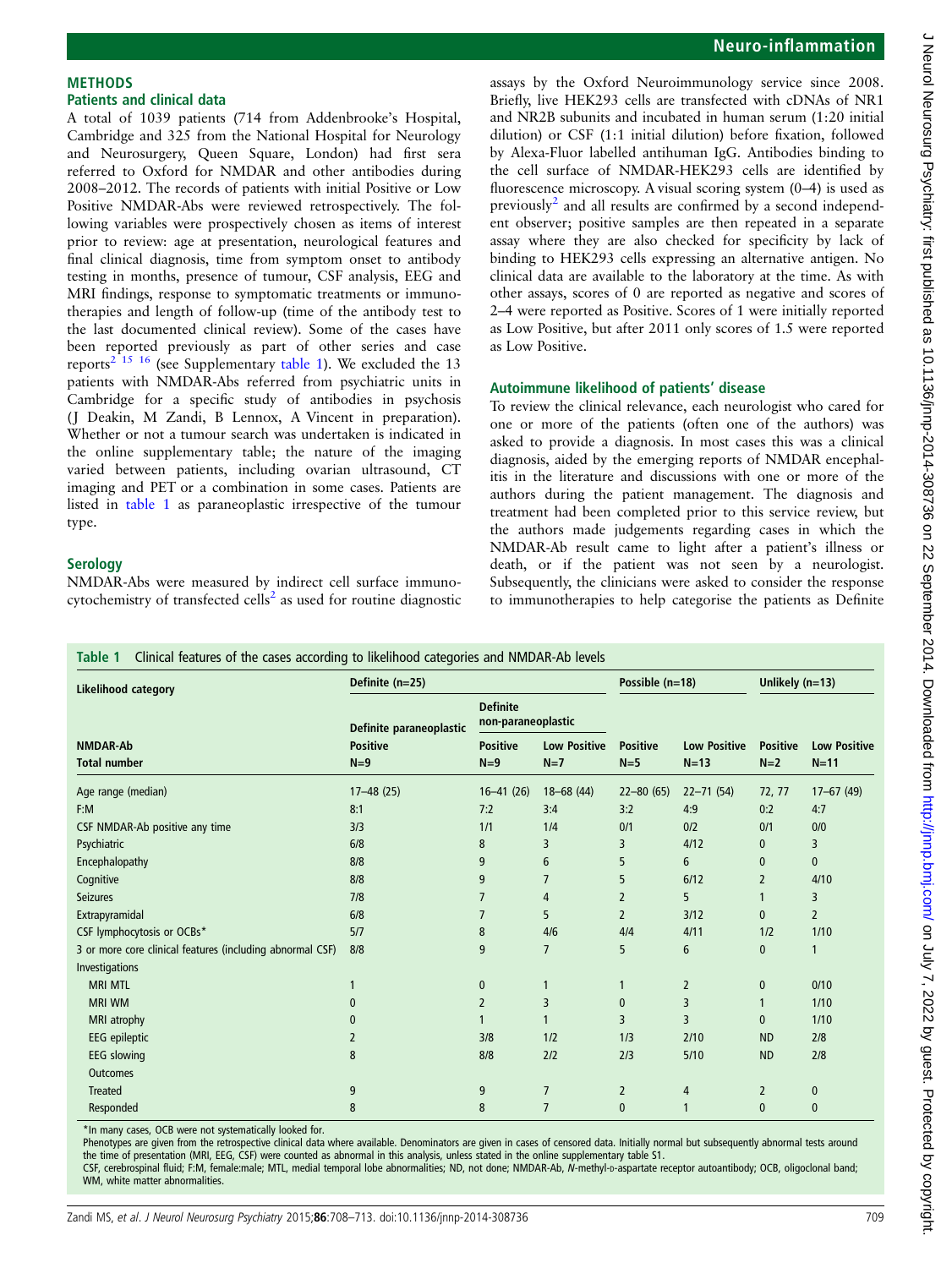NMDAR-encephalitis, a Possible NMDAR-antibody-mediated disease or an Unlikely NMDAR-Ab-mediated or autoimmune disease.<sup>5</sup> 17

To determine how the antibody levels and these categories related to the core clinical features of NMDAR-Ab encephalitis (encephalopathy, psychiatric symptoms, cognitive symptoms, seizures, extrapyramidal movement disorder), the number of features including an inflammatory CSF (cellular, raised protein or oligoclonal bands if tested) were tabulated. We did not include slow waves on EEG as this feature would be captured by the presence of encephalopathy.

#### Statistical analyses

The cell-based assay NMDAR scores for each group were compared with ANOVA, with post hoc comparisons.

#### RESULTS

Of the 1039 patients tested, 56 (5.4%) were Positive or Low Positive for NMDAR-Abs in serum and of these, 9 were classified as paraneoplastic Definite NMDAR-Ab encephalitis (16%), 16 (29%) as non-paraneoplastic Definite NMDAR-Ab encephalitis, 18 (32%) as Possible NMDAR-Ab encephalitis and 13 (23%) as Unlikely autoimmune encephalitis (figure 1).

Only two cases (#28, #32) were redefined by the authors (MSZ and AJLC) on the basis that one previously assigned Definite case (#28) did not demonstrate improvement (before leaving the country), and one previously assigned Unlikely case (#32) did have clinical and paraclinical features that the authors considered made NMDAR-Ab encephalitis possible.

The initial (diagnostic) NMDAR-Ab scores for each of these categories are shown in fi[gure 2A](#page-3-0). Initially, values of 1 were reported to clinicians as Low Positive and values from 2 to 4 were reported as Positive. Subsequently (see below), values of 1 were reported as negative and 1.5 as Low Positive. Details of the individual cases are identified by  $#$  in the online supplementary table S1 and the clinical features, paraclinical investigations, treatment status and outcomes in the Positive and Low Positive groups are summarised in [table 1.](#page-1-0)

# Definite paraneoplastic

Nine patients had tumours; eight females (ages 17–32) with ovarian teratomas (one also with papillary thyroid cancer) and one male with Hodgkin's lymphoma. Excluding one case with censored details, all had four to six of the core clinical features (encephalopathy, psychiatric symptoms, cognitive symptoms, seizures, extrapyramidal movement disorder and inflammatory CSF), and eight of nine had slowing on EEG; these patients responded well to immunotherapies. Patient #9 was a man with Hodgkin's lymphoma and paraneoplastic limbic encephalitis (Ophelia syndrome<sup>15</sup>) with MRI evidence of medial temporal lobe involvement. He responded well initially but died subsequently of his Hodgkin's lymphoma.

These patients had Positive NMDAR-Abs at diagnosis with overall higher scores than those in each of the other three classifications, and all three paired CSFs were Positive (fi[gure 2](#page-3-0)A; [table 1](#page-1-0) and online supplementary table S1).

#### Definite non-paraneoplastic

Sixteen patients (10 females, 6 males) were designated Definite on the basis of having a subacute or acute disorder with three  $(n=2)$  or more  $(n=14)$  of the six core clinical features, including 12 abnormal CSFs (10 cellular, 8 with oligoclonal bands), absence of a clear alternative diagnosis, and a response to immunotherapies in 15/16 (see [table 1](#page-1-0) and online supplementary table S1). One patient (#13) with classical NMDAR encephalitis and Positive NMDAR-Abs (previously reported in Davies et  $al^{14}$  $al^{14}$  $al^{14}$ ) was assigned as 'Definite' despite no response to therapy within the 6 months before he died. Another (#21) presented with an encephalitic illness with some recovery after immunotherapy, but then suffered progressive cognitive decline until death. A postmortem demonstrated evidence of Alzheimer's disease and encephalitis.

At first testing, 9 of the 16 Definite non-paraneoplastic patients had Positive serum NMDAR-Abs (scores 2–4 at 1:20 dilution) and 1 paired CSF was Positive (scores 1 at 1:1 dilution). However, the remaining seven cases had Low Positive serum NMDAR-Ab scores (1 or 1.5) at presentation, and only

Figure 1 Schematic representation of the breakdown of patients into four clinical categories. The patients are divided into those with Positive and Low Positive initial NMDAR cell-based assays score. Cerebrospinal fluid (CSF) N-methyl-d-aspartate receptor autoantibody (NMDAR-Ab) and tumour associations (with mortality, †) are represented.

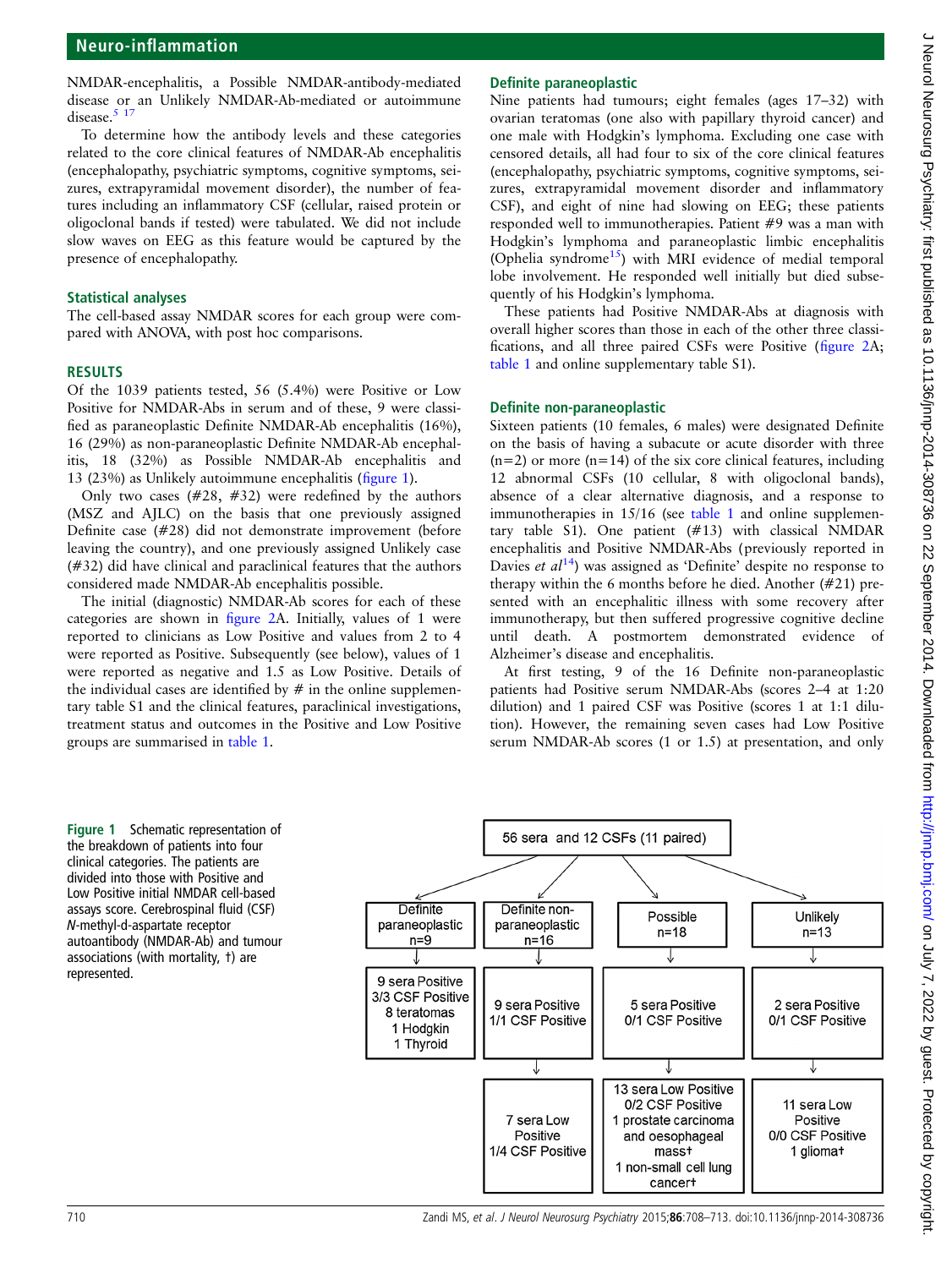<span id="page-3-0"></span>

1:20 titration and CSF at 1:1 (some tested subsequently, online supplementary table S1) score plotted against the clinical allocations. Definite paraneoplastic cases had significantly higher initial CBA scores than each of the other case definitions. (B) The number of core features plotted against the CBA scores: 4, 2–3 and 1–1.5. The numbers of core features were lower in the Low Positive group. (C) The percentage of patients with each core feature was compared for the different CBA scores. There were no clear differences related to antibody level. (D) The number of core clinical features was compared across clinical definitions and the binary allocation of Low Positive or Positive initial NMDAR CBA scores. Although the number of features was lower in the Possible Low Positive patients than in the Definite or Positive Possible patients, half of them had three core features. CBA, cell-based assay; CSF, cerebrospinal fluid; NMDAR-Ab, N-methyl-D-aspartate receptor autoantibody; PND, paraneoplastic neurological disorder.

two of the five paired CSFs was Positive this patient (#19) was tested when serum NMDAR-Ab had risen to Positive during the course of a protracted illness.

## Possible

Eighteen patients, seven women, median age 55 (range 22–80), were classified as Possible. Two with Low Positive NMDAR-Abs had tumours identified (#26, #27). Overall, 11 of 18 patients were encephalopathic and 9 of 15 tested had an inflammatory CSF (8 cellular, 1 with OCB). Although three or more core features were present in 11 patients, the remaining 7 patients had only one or two of these features. Six of the patients had received immunotherapies and only one patient (#34), with isolated psychosis, improved, although this young woman also received conventional antipsychotic medication. One notable case (#28) was a patient with severe encephalitis and venous sinus thrombosis, unresponsive to immunotherapy, initially thought to have neuro-Behçet's disease. The Positive antibody result led the treating neurologist to make a diagnosis of Possible NMDAR-Ab encephalitis, and as a consequence change therapy from tumour necrosis factor (TNF) blockade to B-cell depletion therapy with rituximab. There was no convincing

therapeutic effect, although the follow-up was short (the patient left the UK).

Five Possible cases had Positive NMDAR-Abs at first testing, and of the 13 (72.2%) with Low Positive serum NMDAR-Abs, four developed Positive values subsequently. The three CSFs tested during the course of the disease were negative (figure 2A).

## Unlikely cases

These 13 cases, median age of 52 (range 17–77), including 4 females, had an alternative eventual diagnosis or an antibodymediated CNS syndrome was felt to be unlikely. One case had a primary brain malignancy (posterior fossa glioma, not biopsied before death), but there were no systemic malignancies in this group. This group included two cases of atypical motor neuron disease. In addition, there was one patient with leukodystrophy, a case of CNS vasculitis, a possible flare of maple syrup urine disease and one patient with an idiopathic pure cerebellar syndrome (see supplementary table S1). Only one case had three or more core clinical features and CSF was abnormal in only 2/12 cases (see supplementary table S1). Two patients (#50 and #55) had an immunotherapy trial but did not respond.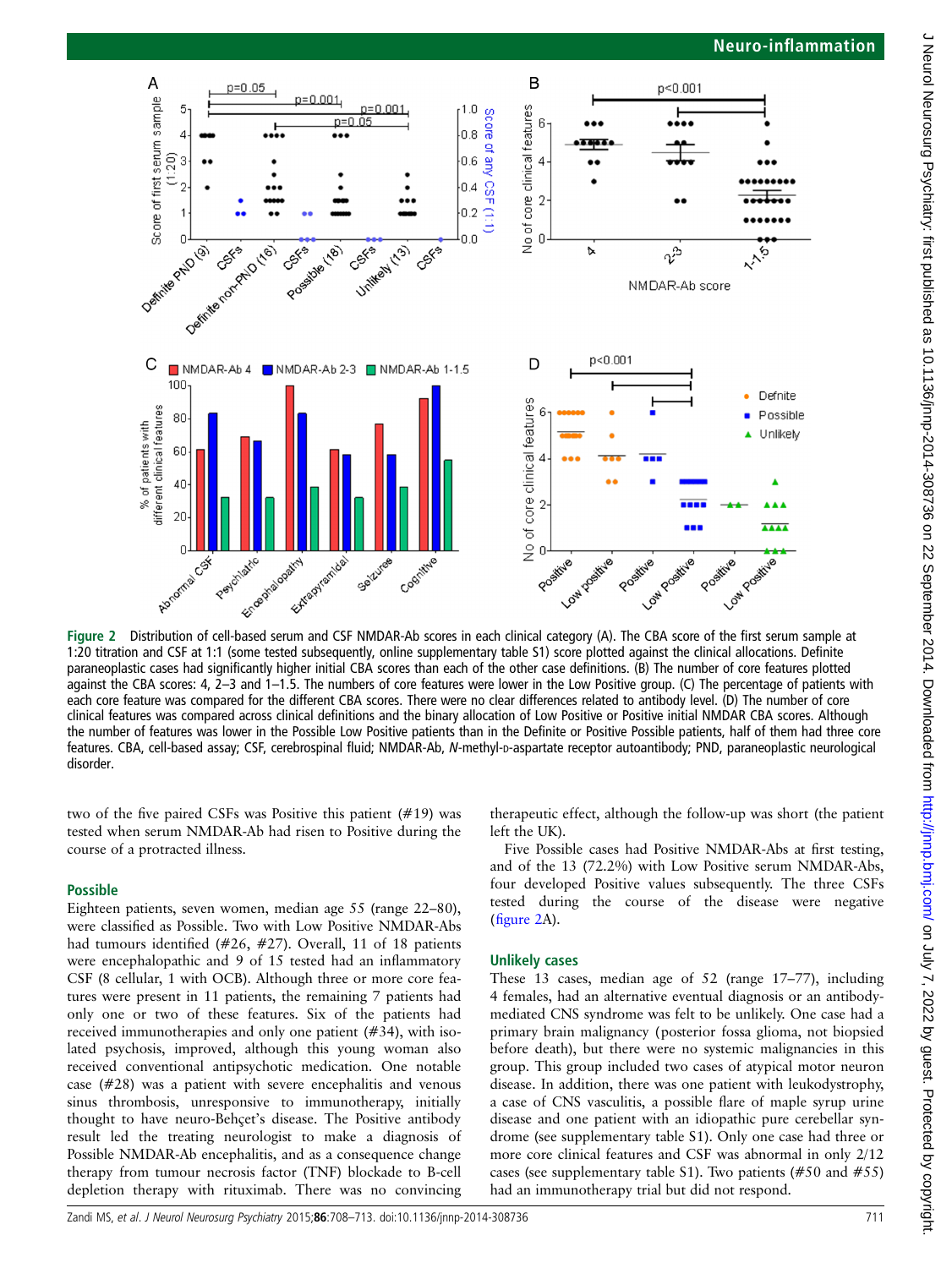# Neuro-inflammation

Two others were receiving immunotherapy for CNS vasculitis and systemic lupus erythematosus—not with the intention to treat an autoimmune encephalopathy—and similarly did not respond. One case with complex partial seizures and cognitive dysfunction, felt clinically to have possible early Alzheimer's disease, had Positive NMDAR-Abs at onset rising to a score of 3 in a subsequent sample, but immunotherapies were not tried.

All but two patients (84.6%) had Low Positive NMDAR-Abs, and CSF was negative for NMDAR-Abs in the one case tested.

#### Relationship of clinical features to NMDAR-Ab levels

The number of core clinical features, including inflammatory CSF, was significantly lower in patients with Low Positive NMDAR-Ab levels compared to those with Positive levels (either score 4 or scores 2–3, fi[gure 2B](#page-3-0);  $p < 0.001$ ) across the range of core features (fi[gure 2](#page-3-0)C). Nevertheless, three or more core clinical features were found not only in all of those with Definite NMDAR-Ab encephalitis, including the 7 with Low Positive antibodies, but also in 11 of the Possible patients including 6 who were Low Positive (fi[gure 2D](#page-3-0)). Overall, serum antibodies were higher than CSF in paired samples, and in some patients serum levels rose from Low Positive to Positive during the course of the disease (online supplementary table S1).

#### Effect of omitting scores of 1

Over the first 4 years, we became aware that scores of 1 were relatively common and could be associated with unlikely autoimmune diagnoses. As from late 2011, we reported scores of 1 as negative and 1.5 as Low Positive. If this cut-off had been applied to all patients, it would have reduced the total number to 39, with 23 Definite, 11 Possible and only 5 Unlikely.

#### **DISCUSSION**

NMDAR-Abs are associated with a well-described disease that presents with psychosis, seizures, encephalopathy, cognitive impairment and movement disorders, often with CSF pleocytosis or oligoclonal bands. Although 'anti-NMDAR encephalitis' has been characterised in great detail,<sup>[246](#page-5-0)</sup> the range of clinical phenotypes is widening.<sup>2 3 8</sup> <sup>13</sup> <sup>14</sup> <sup>18</sup> <sup>19</sup> Since 2008, the Oxford laboratory has reported NMDAR-Abs as Low Positive or Positive. Here, in order to inform the evaluation of future patients, we analysed the clinical features, antibody levels and treatment responses of the patients referred for testing from two specialist centres. We first divided the patients' conditions into four categories of Definite paraneoplastic, Definite nonparaneoplastic, Possible and Unlikely autoimmune disease based on the clinical features and any responses to immunotherapies. Although the two Definite categories ( $n=25$ , all but 2 successfully treated with immunotherapy) contained the highest proportion (18/25, 72%) of Positive NMDAR-Abs, these were also seen in a proportion (5/18, 28%) of those in the Possible category but only in 2/13 (15%) of the Unlikely category. Conversely, Low Positive NMDAR-Abs were identified in seven of the Definite non-paraneoplastic cases and in several cases, both Definite and Possible, rose to Positive levels during the disease course. Ignoring results of sera scoring 1, as we did from 2011, would have reduced the number of Unlikely and Possible patients, including two with tumours, but also two of those designated as Definite.

We found that by using live cell assays, which would seem the most appropriate to detect the extracellular binding of antibodies that are potentially pathogenic,  $5/6$  serum levels were always higher than CSF levels and the latter were not always Positive in those with lower serum levels, regardless of whether

they were assigned as Definite or Possible NMDAR-Ab encephalitis. Although the number of serum:CSF pairs was low, and often not taken at onset, a review of results on over 800 serum: CSF pairs over the same time period shows that 28 of 130 serum positive pairs were CSF negative (AV unpublished observations).

A recent report of assays in patients with 'new onset neuropsychiatric symptoms and positive NMDAR-Abs' demonstrated that live cell assays using serum were less sensitive than those with CSF on fixed-cell assays. $^{20}$  $^{20}$  $^{20}$  However, since the patient definition relied on the positive CSF NMDAR-Ab test and the characteristics of the serum negative patients were not given, it is not possible to compare with our data. Clearly, a comparison of our approach with the fixed cells and tissue techniques used by others<sup>[20 21](#page-5-0)</sup> would be valuable, but our study was retrospective up to the end of 2012 and the majority of the samples are no longer available. Equally important will be to compare both methods with the commercially available tests in order to inform better the clinical laboratories that are performing them. A workshop to agree the core features required, allowing some spreading of the phenotypes encountered, and a multicentre distribution of anonymised sera should be established for that purpose.

Some of the patients had unusual presentations or disease associations. NMDAR-Abs were identified in neurodegenerative disease, particularly in three cases of Alzheimer's disease (one labelled Definite NMDAR-Ab encephalitis due to postmortem evidence of encephalitis and initial response to treatment) and two cases of motor neuron disease. These cases had atypical phenotypes at presentation, which prompted antibody testing, and therefore do not represent cases of typical Alzheimer's disease or motor neuron disease encountered in the clinic. The prevalence of NMDAR-Ab in unselected Alzheimer's disease and motor neuron disease is not known and would be of interest for future study. It is most likely that the antibodies are epiphenomena in these cases and not pathogenic, but a contribution to clinical features might be predicted given the pathogenicity of these antibodies. The case of leukodystrophy with NMDAR-Abs, and small vessel cerebrovascular disease is intriguing since white matter lesions resembling demyelination have been seen recently in paediatric $18$  and adult patients with NMDAR-Abs,[19](#page-5-0) and NMDARs are expressed in oligodendrocytes.[22](#page-5-0) The case of Definite NMDAR encephalitis after anti-TNF therapy for ankylosing spondylitis, a therapy usually associated with CNS demyelinating disease, $23$  could be related, although this patient had no evidence of demyelination on MRI.

Twelve (28.6%) of 42 cases in whom a search for tumour was carried out had tumours, including two in those with Low Positive antibodies (score 1). The presence of NMDAR autoantibodies should always prompt a consideration of screening for malignancy, $24$  but whether such low levels of autoantibodies justify a tumour search is not yet clear. The follow-up in our retrospective study was long, though it does remain possible that tumours may emerge years after the presentation in a small proportion.

We hoped that there might be some distinguishing features that helped to define a subgroup of Low Positive or Positive Possible patients who might respond to immunotherapies. There were no specific clinical or paraclinical features that were distinctive, but from the data presented (fi[gure 2D](#page-3-0)) those with three or more of the core clinical features, including an abnormal CSF, could be considered for immunotherapies irrespective of whether their NMDAR-Abs are Positive or Low Positive.